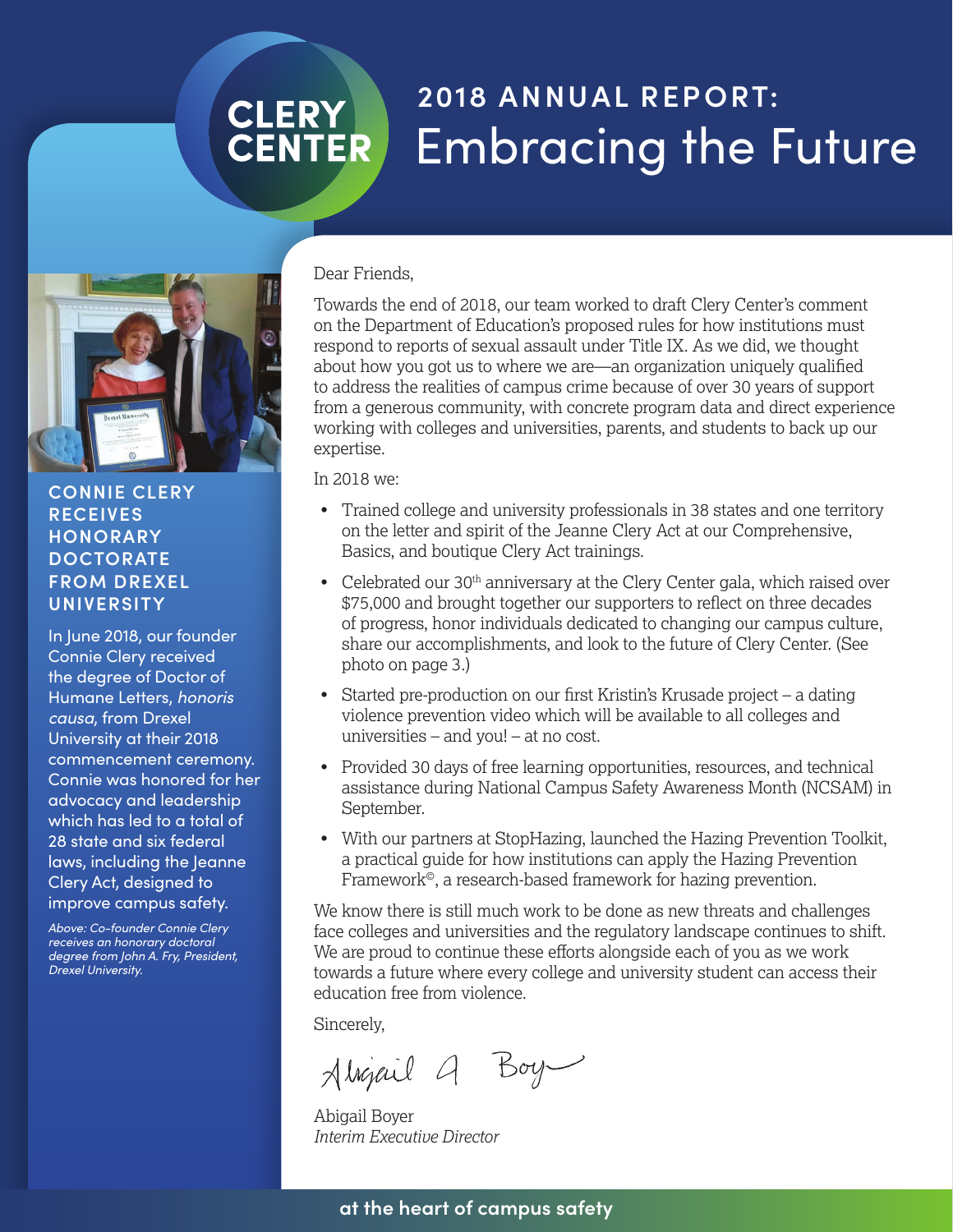

## **POLICY UPDATE**

#### **Campus REACH Act**

We continued our efforts to educate about the Campus REACH (Report and Educate About Campus Hazing) Act, first introduced in the House of Representatives in 2017. REACH would amend the Clery Act to require institutions to report statistics and implement prevention programs on campus hazing. Clery Center Interim Executive Director Abigail Boyer, board members Gary and Julie DeVercelly, and Dr. Elizabeth Allan from StopHazing held a hazing prevention briefing and panel for legislators, staffers, and other community members, hosted by Congressman Alan Lowenthal (D-CA-47) at the Rayburn building in Washington, D.C., in July and we continued educating legislators throughout the year. REACH was reintroduced by Congresswoman Marcia L. Fudge (D-OH-11) and Congressman David P. Joyce (R-OH-14) in January 2019.



*Congressman Lowenthal speaking at the Clery Center Hazing Prevention Briefing on Capitol Hill.*

#### **Title IX NPRM**

In November 2018, the Department of Education's Office for Civil Rights released a notice of proposed rulemaking (NPRM) for Title IX, a federal law that prohibits sex discrimination on campus. Such regulations not only influence how campuses best support individuals reporting sexual violence on campus while implementing fair and impartial campus processes, they also influence how an institution can effectively implement already existing Clery Act regulations that provide specific rights and options for victims of dating violence, domestic violence, sexual assault, and stalking. In January 2019, Clery Center prepared and submitted a 29-page comment on potential challenges should the proposed rules be implemented.

#### *CLERY TODAY* **WEBINAR SERIES**

Our 2018 webinar series, *Clery Today*, focused on the current challenges and concerns within six major areas of Clery compliance. The series brought the questions practitioners are dealing with every day at their institutions to the forefront. From distinguishing Clery Act hate crimes from bias-related incidents that might not be Clery crimes to training victim

advocates as CSAs, these webinars provided a space for campus safety professionals to ask questions, gain understanding, and share best practices. Attendees walked away with clarity on how to execute some of Clery's most challenging requirements.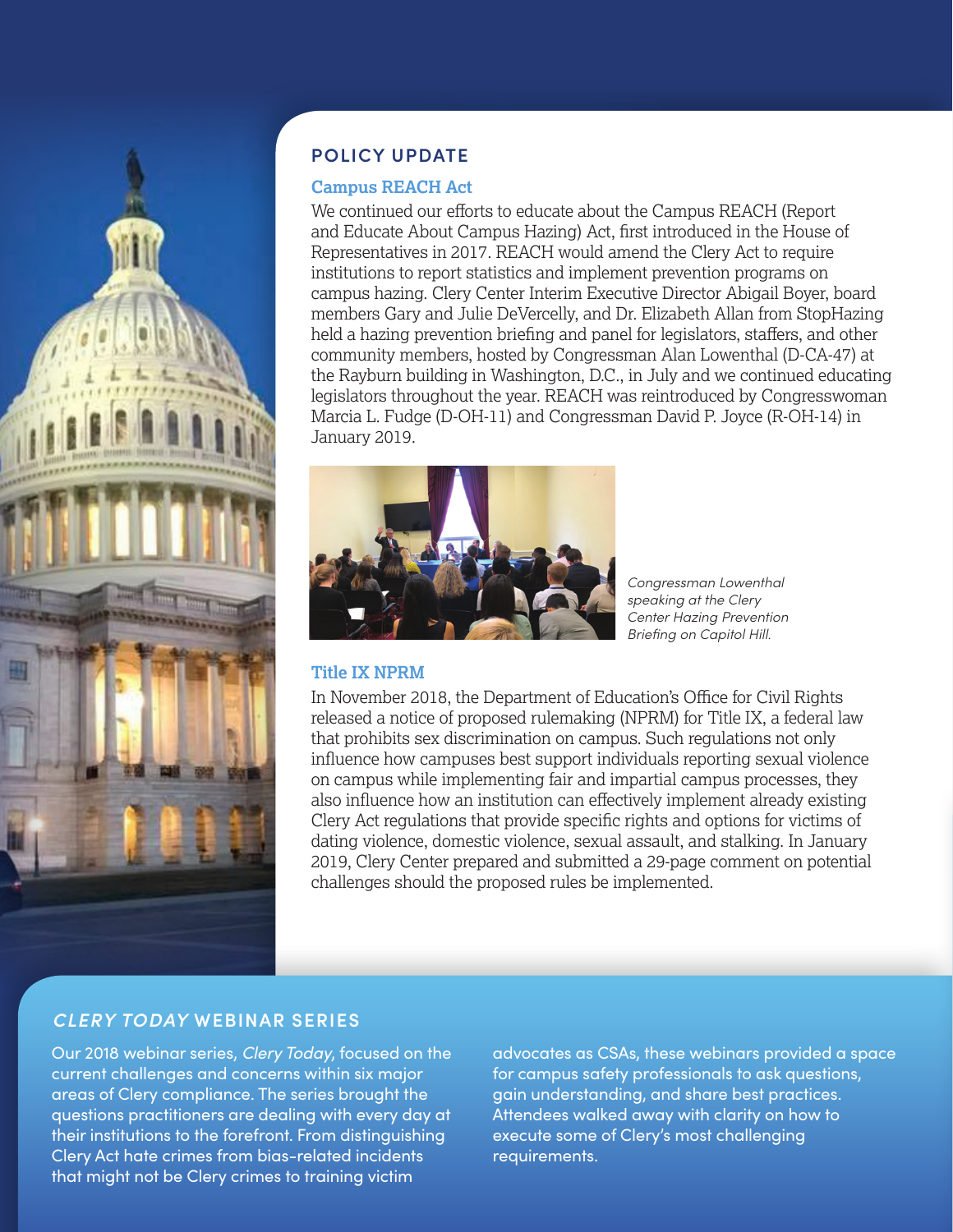#### **2018 PROGRAM HIGHLIGHTS**

#### **Clery Act Training Seminars (CATS)**

In 2018 we launched two new training models to reach even more campus safety professionals. The first is a threeday seminar targeted to professionals whose function on a campus intersects with multiple aspects of Clery: our Comprehensive Clery Act Training Seminar. Clery Act: Basics is our one-day high level overview of the Clery Act designed for campus professionals whose day-to-day work might only intersect with one aspect of the Clery Act. Our Basics training is also an ideal first step into the Clery Act waters for anyone who is new to the work or has not previously attended a training on the Clery Act.

### **National Campus Safety Awareness Month 2018**

2018's NCSAM theme was "What's Your Message?" and the content was designed to provide background information on certain campus safety areas and strategies for talking about those areas with campus community members. We provided tools and strategies for creating clear, engaging messaging, as many campus safety professionals have expressed they struggle gaining buy-in from other constituents due to a lack of complete understanding of and appreciation for the Clery Act.

527 individuals from over 409 colleges, universities, and other organizations in 48 states were able to participate in our programming. We hosted four webinars, created five new resources, and shared almost 50 social media posts to engage the campus safety community throughout the month. We successfully increased our webinar participation rate, website views, and social media engagement from 2017.



*Top: Abigail Boyer leading a Comprehensive CATS. Bottom: Ben Clery with the 2017 - 2018 Jeanne Clery Award winners (l-r) Addie Mix, Sara Ganim, and Anne Seymour.*

## **2018 CLERY CENTER REACH**